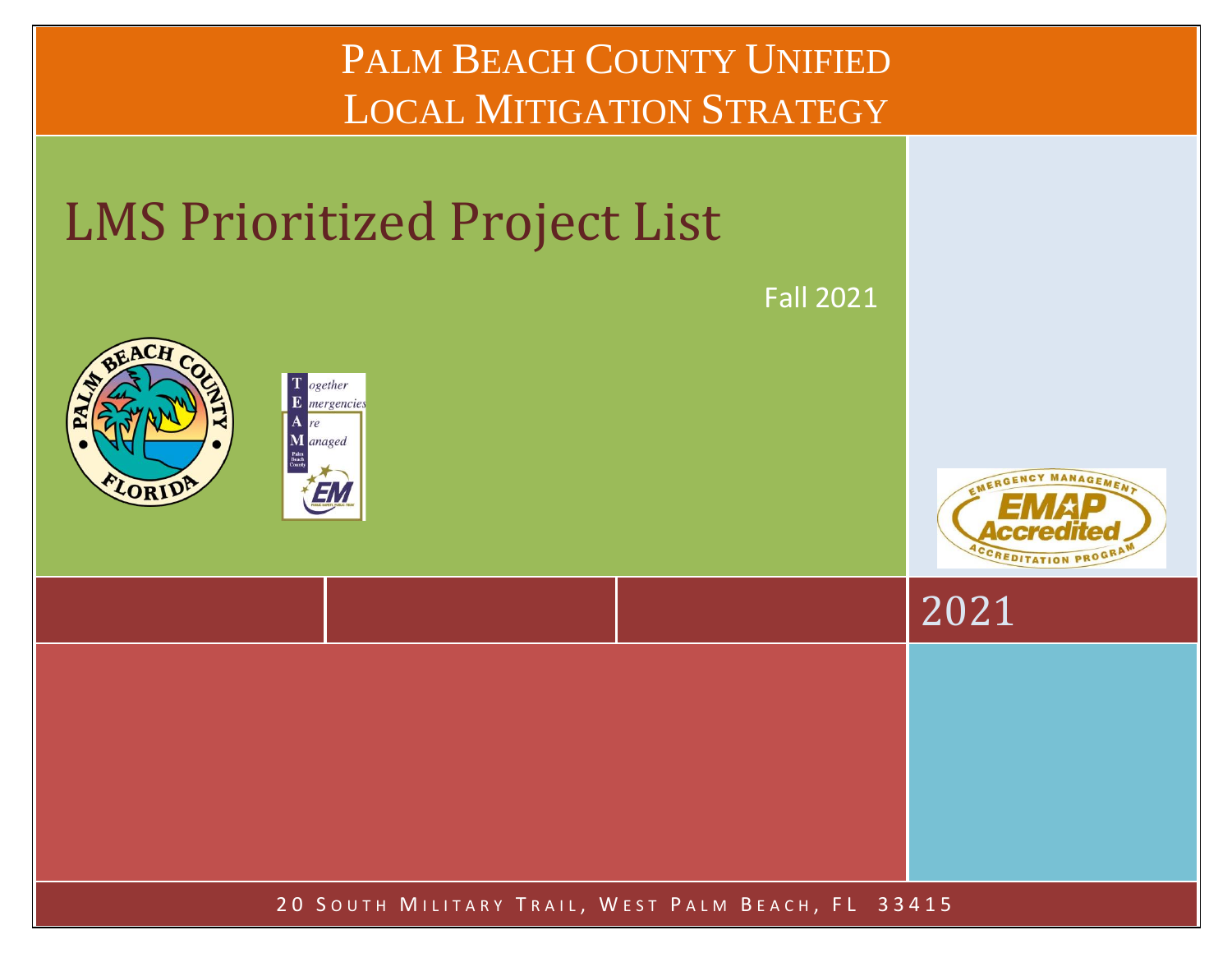| Rank             | <b>Score</b> | <b>Project</b><br><b>Number</b> | Agency/<br><b>Organization</b>     | <b>Project Title</b>                                                                                                                    | <b>Project Type</b>                                              | <b>Estimated</b><br>Cost |
|------------------|--------------|---------------------------------|------------------------------------|-----------------------------------------------------------------------------------------------------------------------------------------|------------------------------------------------------------------|--------------------------|
| 1.               | 93.15        | LMS-<br>362712                  | <b>Lake Worth</b>                  | <b>17th Ave South Drainage Resiliency</b><br><b>Enhancements</b>                                                                        | <b>Infrastructure</b><br>(Water/Sewer/Drainage)                  | \$700,000                |
| $**$<br>2.       | 88.57        | LMS-<br>808821                  | <b>Delray Beach</b>                | <b>Marine Way Seawall Improvements</b>                                                                                                  | <b>Flood Control/Reduction and</b><br><b>Waterway Management</b> | \$2,250,000              |
| 3.               | 88           | LMS-<br>062731                  | <b>Palm Beach</b><br><b>Shores</b> | <b>Palm Beach Shores Underground</b><br><b>Utilities Project</b>                                                                        | <b>Infrastructure</b>                                            | \$774,920                |
| $\overline{4}$ . | 88           | LMS-<br>763619                  | <b>Palm Springs</b>                | <b>Generators for Raw Water Wells 12,</b><br>13 & 14                                                                                    | <b>Infrastructure</b><br>(Water/Sewer/Drainage)                  | \$450,000                |
| 5.<br>$\ast$     | 87.57        | LMS-<br>616588                  | <b>Delray Beach</b>                | <b>Tropic Isle Roadway and</b><br><b>Underground Utilities Improvement</b>                                                              | <b>Infrastructure</b>                                            | \$36,300,000             |
| 6.               | 84.86        | LMS-<br>702263                  | <b>Greenacres</b>                  | <b>Greenacres Original Section Drainage</b><br><b>Improvements Phases 6 &amp; 7</b>                                                     | <b>Infrastructure</b><br>(Water/Sewer/Drainage)                  | \$702,000                |
| 7.               | 80.71        | LMS-<br>292308                  | <b>Riviera Beach</b>               | <b>Lift Station #47 Generator</b><br><b>Improvement Project</b>                                                                         | <b>Infrastructure</b><br>(Water/Sewer/Drainage)                  | \$400,000                |
| 8.               | 80.28        | LMS-<br>837788                  | <b>Lake Park</b>                   | <b>Southern Outfall Priority</b><br><b>Rehabilitation Project</b>                                                                       | <b>Infrastructure</b><br>(Water/Sewer/Drainage)                  | \$3,053,200              |
| 9.               | 78.67        | LMS-<br>369285                  | <b>West Palm</b><br><b>Beach</b>   | <b>West Palm Beach Fire Station #5/</b><br><b>Emergency Operations Center</b><br><b>Hurricane Hardening and Wind</b><br><b>Retrofit</b> | <b>Infrastructure (Building)</b>                                 | \$3,200,000              |
| 10.              | 78.33        | LMS-<br>388986                  | <b>West Palm</b><br><b>Beach</b>   | <b>West Palm Beach Fire Station #1</b><br>Hurricane Hardening & Wind Retrofit                                                           | <b>Infrastructure (Building)</b>                                 | \$1,000,000              |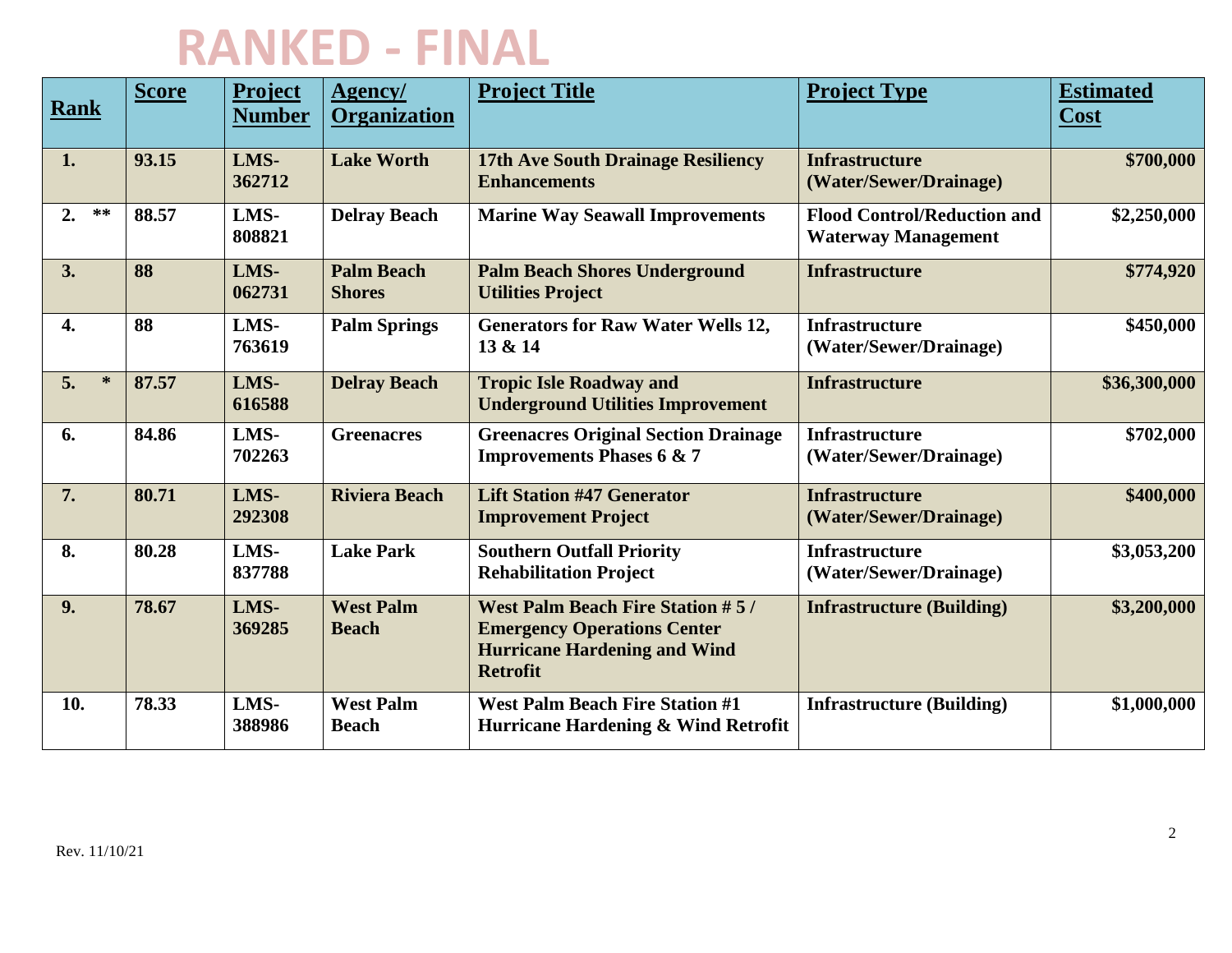| 11.           | 78    | LMS-<br>938543 | <b>West Palm</b><br><b>Beach</b> | <b>West Palm Beach Fire Station #6</b><br><b>Hurricane Hardening and Wind</b><br><b>Retrofit</b>                         | <b>Infrastructure (Building)</b>                                 | \$600,000   |
|---------------|-------|----------------|----------------------------------|--------------------------------------------------------------------------------------------------------------------------|------------------------------------------------------------------|-------------|
| 12.           | 77.67 | LMS-<br>519589 | <b>West Palm</b><br><b>Beach</b> | <b>West Palm Beach Police Department</b><br><b>Headquarters Building Hurricane</b><br><b>Hardening and Wind Retrofit</b> | <b>Infrastructure (Building)</b>                                 | \$5,500,000 |
| 13.           | 77.14 | LMS-<br>075294 | <b>Riviera Beach</b>             | <b>North Filter Building Hurricane</b><br><b>Hardening</b>                                                               | <b>Infrastructure</b><br>(Water/Sewer/Drainage)                  | \$400,000   |
| $\ast$<br>14. | 76.86 | LMS-<br>220415 | <b>Palm Beach</b>                | <b>Stormwater and Wastewater System</b><br>Resilience: D-8 Pump Station / E-5 Lift<br><b>Station Elevation</b>           | <b>Infrastructure</b><br>(Water/Sewer/Drainage)                  | \$1,336,423 |
| 15.           | 76.43 | LMS-<br>344736 | <b>Lake Worth</b>                | <b>South Palm Park Drainage Resiliency</b><br><b>Improvements</b>                                                        | <b>Flood Control/Reduction and</b><br><b>Waterway Management</b> | \$600,000   |
| 16.           | 76.25 | LMS-<br>067871 | <b>Riviera Beach</b>             | <b>Water Treatment Plant Generator</b><br><b>Improvement Project</b>                                                     | <b>Infrastructure</b><br>(Water/Sewer/Drainage)                  | \$2,350,000 |
| 17.           | 76    | LMS-<br>101666 | <b>Juno Beach</b>                | <b>Juno Ocean Walk Drainage Project</b>                                                                                  | <b>Other</b>                                                     | \$35,000    |
| $\ast$<br>18. | 75.29 | LMS-<br>651175 | <b>Palm Beach</b>                | <b>Wastewater System Resilience: A-5</b><br><b>Lift Station Elevation</b>                                                | <b>Infrastructure</b><br>(Water/Sewer/Drainage)                  | \$1,033,000 |
| 19.           | 74.83 | LMS-<br>036085 | <b>Delray Beach</b>              | <b>Tidal Check Valve Improvement</b><br><b>Project - Phase 2</b>                                                         | <b>Flood Control/Reduction and</b><br><b>Waterway Management</b> | \$750,000   |
| 20.           | 74.67 | LMS-<br>828881 | <b>Delray Beach</b>              | <b>Seawall Improvements - NE 1st Ct.,</b><br>NE 2nd St., NE 5th St., Bucida and<br><b>Spanish Circle</b>                 | <b>Flood Control/Reduction and</b><br><b>Waterway Management</b> | \$1,200,000 |
| $\ast$<br>21. | 74.57 | LMS-<br>445634 | <b>Palm Beach</b>                | <b>Stormwater System Resilience: D-12</b><br><b>Pump Station Floodproofing</b>                                           | <b>Infrastructure</b><br>(Water/Sewer/Drainage)                  | \$910,000   |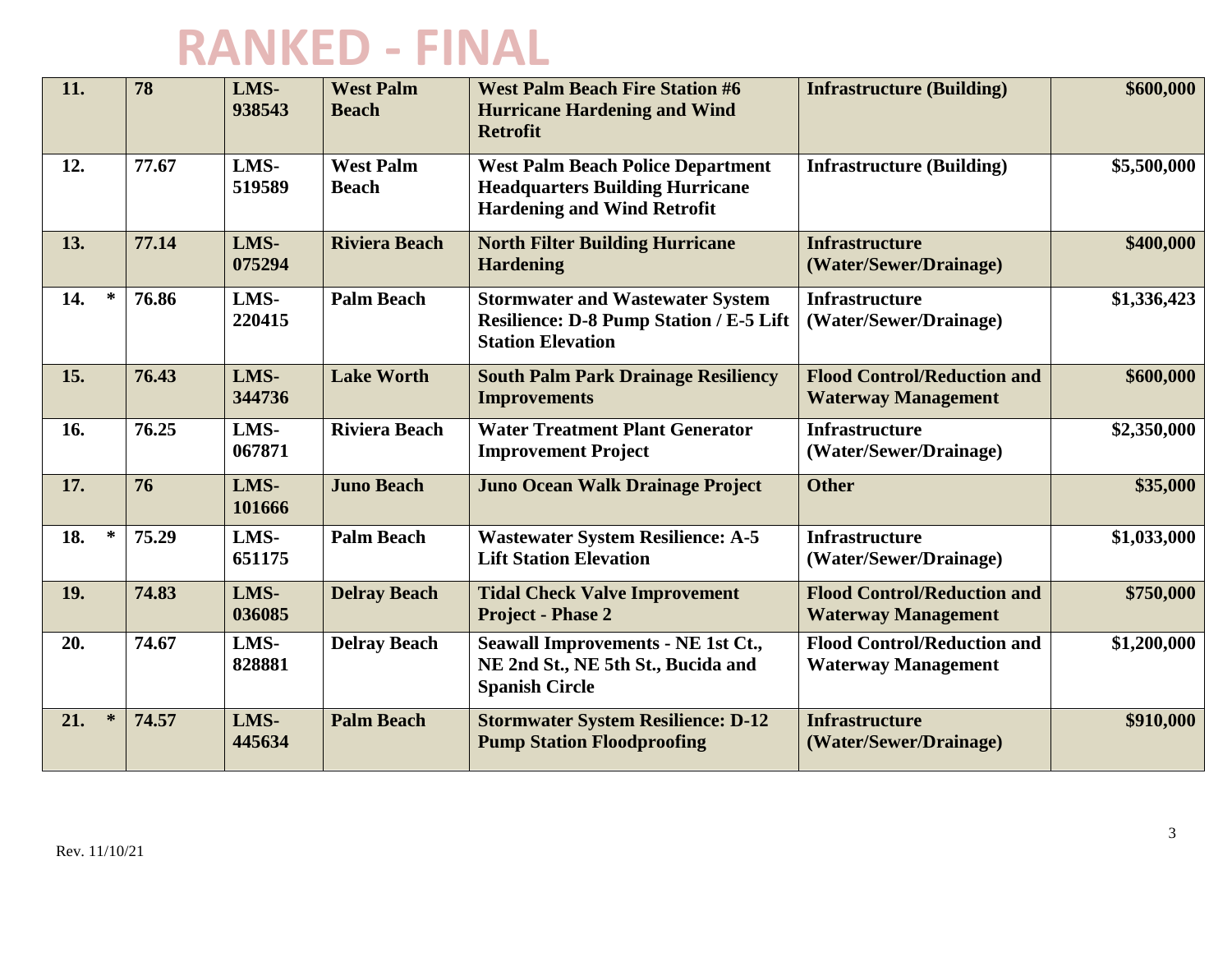| 22.           | 74.5  | LMS-<br>580495 | <b>Delray Beach</b>              | <b>Tidal Check Valve Improvement</b><br><b>Project - Phase 1</b>                                      | <b>Flood Control/Reduction and</b><br><b>Waterway Management</b> | \$750,000   |
|---------------|-------|----------------|----------------------------------|-------------------------------------------------------------------------------------------------------|------------------------------------------------------------------|-------------|
| 23.           | 74.33 | LMS-<br>293394 | <b>Delray Beach</b>              | <b>Tidal Check Valve Improvement</b><br><b>Project - Phase 3</b>                                      | <b>Flood Control/Reduction and</b><br><b>Waterway Management</b> | \$750,000   |
| 24.           | 74.33 | LMS-<br>224397 | <b>Delray Beach</b>              | <b>Tidal Check Valve Improvement</b><br>Project - Phase 4                                             | <b>Flood Control/Reduction and</b><br><b>Waterway Management</b> | \$750,000   |
| 25.           | 73    | LMS-<br>242928 | <b>Palm Springs</b>              | <b>Davis Road North Basin Stormwater</b><br><b>Improvements</b>                                       | <b>Infrastructure</b><br>(Water/Sewer/Drainage)                  | \$976,752   |
| 26.           | 72.33 | LMS-<br>742079 | <b>West Palm</b><br><b>Beach</b> | <b>West Palm Beach Fire Station No. 9</b><br><b>Hurricane Hardening and Wind</b><br><b>Retrofit</b>   | <b>Infrastructure (Building)</b>                                 | \$2,000,000 |
| $\ast$<br>27. | 72.33 | LMS-<br>527103 | <b>West Palm</b><br><b>Beach</b> | <b>Segment #3 - S. Flagler Waterfront</b><br><b>Improvements - North of Bristol</b><br><b>Condo</b>   | <b>Beach/Seawall</b>                                             | \$1,500,000 |
| 28.           | 72.29 | LMS-<br>340906 | <b>Jupiter</b>                   | <b>Water Treatment Plant Hardened</b><br><b>Server Rm/Training Facility and</b><br><b>Server Room</b> | <b>Infrastructure (Building)</b>                                 | \$652,795   |
| $\ast$<br>29. | 70.57 | LMS-<br>715858 | <b>Briny Breezes</b>             | <b>Town-wide Vulnerability Assessment</b><br>& Coastal Protection Plan                                | <b>Planning</b>                                                  | \$475,000   |
| 30.           | 69.57 | LMS-<br>880318 | <b>Delray Beach</b>              | <b>Thomas Street Pump Station</b>                                                                     | <b>Flood Control/Reduction and</b><br><b>Waterway Management</b> | \$2,300,000 |
| 31.           | 69.14 | LMS-<br>713904 | <b>West Palm</b><br><b>Beach</b> | <b>Stormwater System Rehab Phase 2</b>                                                                | <b>Infrastructure</b><br>(Water/Sewer/Drainage)                  | \$3,000,000 |
| 32.<br>$\ast$ | 68.71 | LMS-<br>201591 | Wellington                       | <b>Neighborhood Flood Control</b><br><b>Improvements</b>                                              | <b>Flood Control/Reduction and</b><br><b>Waterway Management</b> | \$3,052,838 |
| $\ast$<br>33. | 68.43 | LMS-<br>086839 | <b>Palm Beach</b>                | <b>Stormwater System Resilience: D-17</b><br><b>Pump Station Elevation</b>                            | <b>Infrastructure</b><br>(Water/Sewer/Drainage)                  | \$760,000   |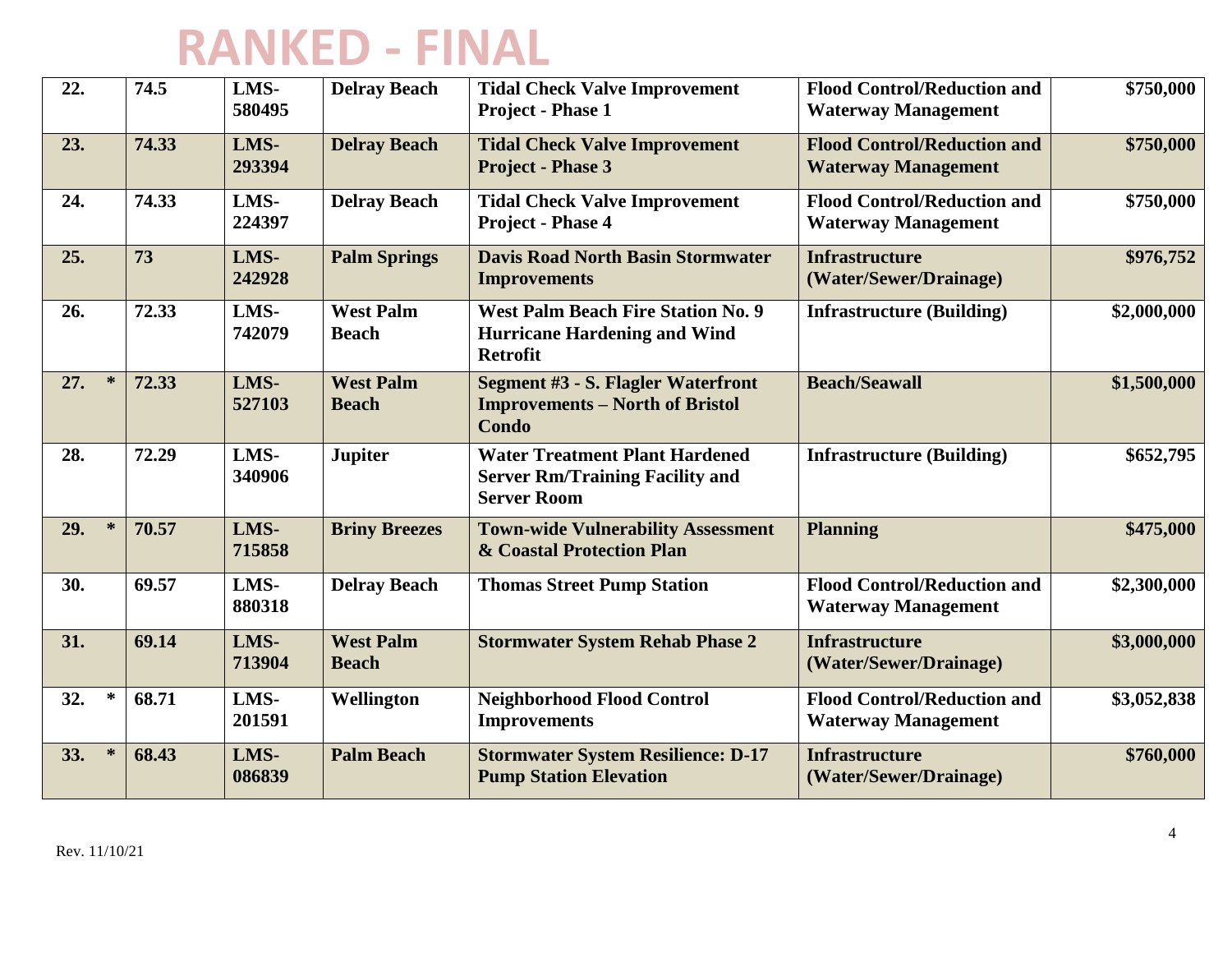| 34.           | 67.85 | LMS-<br>006525 | <b>Riviera Beach</b>                | <b>Riviera Beach Wellfield Resiliency</b><br><b>Upgrades</b>                                               | <b>Infrastructure</b><br>(Water/Sewer/Drainage)                  | \$4,200,000  |
|---------------|-------|----------------|-------------------------------------|------------------------------------------------------------------------------------------------------------|------------------------------------------------------------------|--------------|
| 35.<br>$\ast$ | 67.83 | LMS-<br>180784 | <b>West Palm</b><br><b>Beach</b>    | <b>Segment #2 - S. Flagler Waterfront</b><br><b>Improvements – Pershing Way to</b><br><b>Chadbourne Ct</b> | <b>Beach/Seawall</b>                                             | \$21,475,000 |
| 36.<br>$\ast$ | 67.57 | LMS-<br>998321 | <b>Baptist Health</b>               | <b>Baptist Health South Florida -</b><br><b>Bethesda Hospital East Wind Retrofit</b>                       | <b>Shuttering and Wind</b><br><b>Proofing</b>                    | \$6,000,000  |
| 37.           | 67.43 | LMS-<br>622298 | <b>Royal Palm</b><br><b>Beach</b>   | <b>Bridge Slope Stabilization and Canal</b><br><b>Dredging, Phase II</b>                                   | <b>Flood Control/Reduction and</b><br><b>Waterway Management</b> | \$2,600,000  |
| 38.           | 67.43 | LMS-<br>626499 | Lantana                             | <b>N. Atlantic Drive Drainage</b><br><b>Improvements</b>                                                   | <b>Flood Control/Reduction and</b><br><b>Waterway Management</b> | \$518,000    |
| 39.           | 67.28 | LMS-<br>293258 | Lantana                             | <b>Beach curve/Barefoot Ln. Drainage</b><br><b>Improvement</b>                                             | <b>Flood Control/Reduction and</b><br><b>Waterway Management</b> | \$400,000    |
| 40.           | 67.14 | LMS-<br>645026 | <b>Palm Beach</b><br><b>Gardens</b> | <b>PGA WWTP Emergency Generator</b><br><b>Upgrade Project</b>                                              | <b>Infrastructure</b><br>(Water/Sewer/Drainage)                  | \$1,890,000  |
| $\ast$<br>41. | 66.43 | LMS-<br>252086 | <b>Royal Palm</b><br><b>Beach</b>   | <b>Canal Bank Tree Removal</b>                                                                             | <b>Flood Control/Reduction and</b><br><b>Waterway Management</b> | \$200,000    |
| 42.           | 66.43 | LMS-<br>497863 | <b>Delray Beach</b>                 | <b>Standby Lakeview Stormwater Pipe</b><br><b>Improvements</b>                                             | <b>Flood Control/Reduction and</b><br><b>Waterway Management</b> | \$500,000    |
| 43.           | 66    | LMS-<br>997272 | <b>Palm Beach</b><br><b>Gardens</b> | <b>Lift Station 21 Hardening and</b><br><b>Resiliency Improvements Project</b>                             | <b>Infrastructure</b><br>(Water/Sewer/Drainage)                  | \$630,000    |
| 44.           | 65.14 | LMS-<br>524174 | Lantana                             | <b>S. Lakeside Place Drainage</b><br><b>Improvements</b>                                                   | <b>Infrastructure</b><br>(Water/Sewer/Drainage)                  | \$250,000    |
| 45.           | 65    | LMS-<br>225565 | <b>Delray Beach</b>                 | <b>Basin Street Pumping Station</b>                                                                        | <b>Equipment</b>                                                 | \$1,000,000  |
| 46.           | 64.66 | LMS-<br>839233 | <b>Delray Beach</b>                 | <b>Atlantic Dunes Park Seawall</b><br><b>Improvements</b>                                                  | <b>Flood Control/Reduction and</b><br><b>Waterway Management</b> | \$1,700,000  |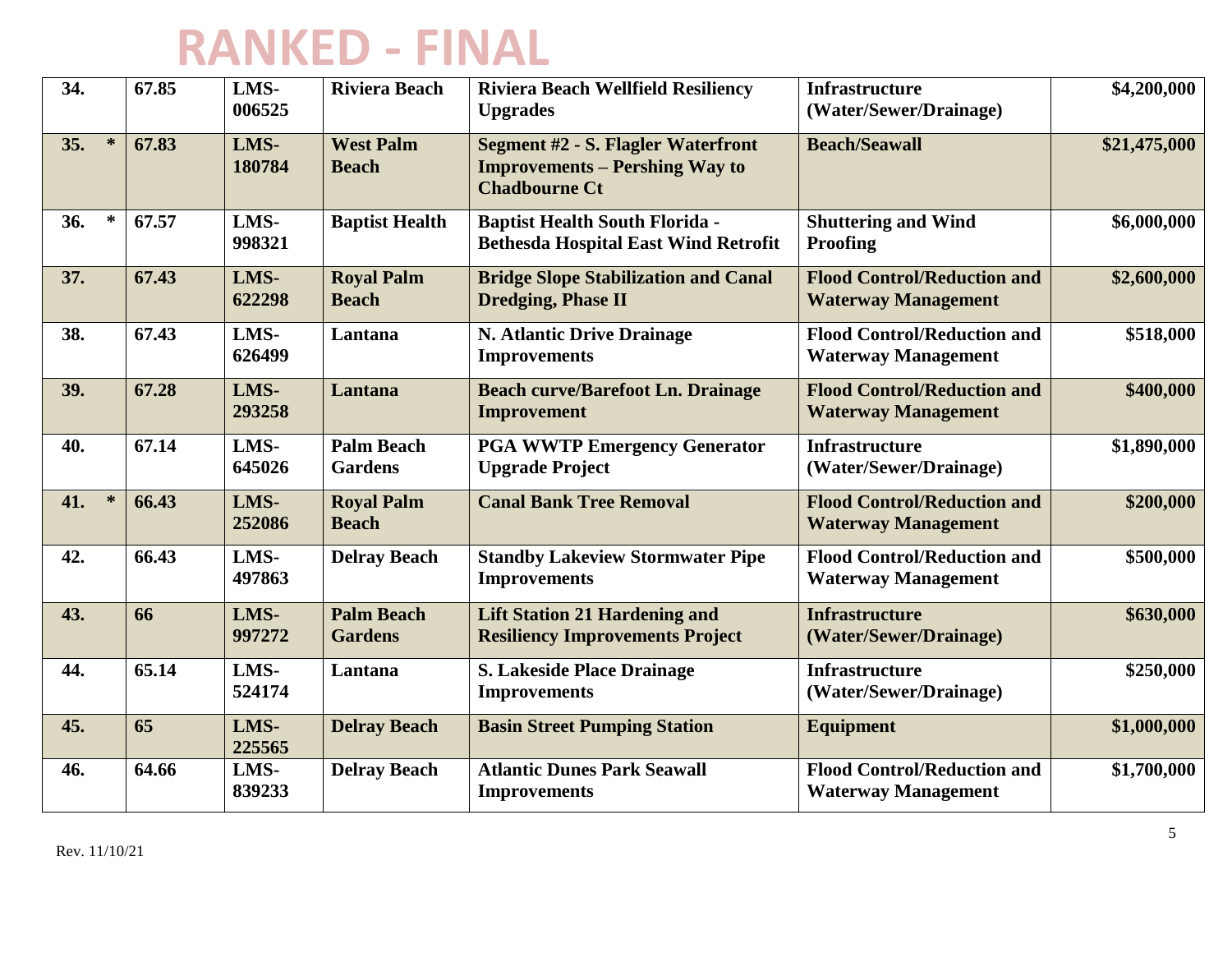| 47.           | 64    | LMS-<br>366124 | Lantana                             | <b>Operations Center Roof Replacement</b>                                                 | <b>Continuity of</b><br><b>Operations/Government</b>             | \$100,000    |
|---------------|-------|----------------|-------------------------------------|-------------------------------------------------------------------------------------------|------------------------------------------------------------------|--------------|
| 48.           | 64    | LMS-<br>316303 | <b>Palm Beach</b><br><b>Gardens</b> | <b>Lift Station Telemetry Improvements</b><br>Project                                     | <b>Mechanical</b><br><b>Maintenance/Improvement</b>              | \$4,851,000  |
| 49.           | 63.85 | LMS-<br>419883 | <b>Palm Beach</b><br><b>Gardens</b> | <b>Lift Station 20 Hardening and</b><br><b>Resiliency Improvements</b>                    | <b>Infrastructure</b><br>(Water/Sewer/Drainage)                  | \$630,000    |
| 50.           | 63.71 | LMS-<br>486424 | <b>South Palm</b><br><b>Beach</b>   | <b>Town Hall and Police Department</b><br><b>Hardening</b>                                | <b>Infrastructure (Building)</b>                                 | \$1,325,000  |
| 51.           | 63    | LMS-<br>137646 | Lantana                             | <b>N. Lake Drive Drainage Improvements</b>                                                | <b>Flood Control/Reduction and</b><br><b>Waterway Management</b> | \$400,000    |
| 52.           | 62.5  | LMS-<br>371219 | <b>Riviera Beach</b>                | <b>Standby Generators for Five (5) Lift</b><br><b>Station Improvements</b>                | <b>Infrastructure</b><br>(Water/Sewer/Drainage)                  | \$375,000    |
| 53.           | 61.71 | LMS-<br>397259 | <b>Riviera Beach</b>                | <b>Comprehensive Lift Station</b><br><b>Rehabilitation</b>                                | <b>Infrastructure</b><br>(Water/Sewer/Drainage)                  | \$4,400,000  |
| 54.           | 61.71 | LMS-<br>122805 | <b>Palm Beach</b><br><b>Gardens</b> | <b>Lift Station 1 Hardening and</b><br><b>Resiliency Improvements Project</b>             | <b>Infrastructure</b><br>(Water/Sewer/Drainage)                  | \$756,000    |
| 55.           | 61.56 | LMS-<br>399345 | Wellington                          | <b>Pump Station #2 Hardening</b>                                                          | <b>Flood Control/Reduction and</b><br><b>Waterway Management</b> | \$2,085,000  |
| 56.           | 60.71 | LMS-<br>788074 | Lantana                             | <b>Euclid Path outfall improvements</b>                                                   | <b>Infrastructure</b><br>(Water/Sewer/Drainage)                  | \$250,000    |
| 57.           | 60.57 | LMS-<br>413066 | <b>Palm Beach</b><br><b>Gardens</b> | <b>Lift Station 2 Hardening and</b><br><b>Resiliency Improvements Project</b>             | <b>Infrastructure</b><br>(Water/Sewer/Drainage)                  | \$756,000    |
| $\ast$<br>58. | 60.17 | LMS-<br>076355 | <b>West Palm</b><br><b>Beach</b>    | Segment #5 - S. Flagler Dr Waterfront<br><b>Improvements - Russlyn to Greenwood</b><br>Dr | <b>Beach/Seawall</b>                                             | \$21,500,000 |
| 59.           | 60    | LMS-<br>082521 | <b>South Palm</b><br><b>Beach</b>   | <b>Master Lift Station Hardening</b>                                                      | <b>Infrastructure</b><br>(Water/Sewer/Drainage)                  | \$813,100    |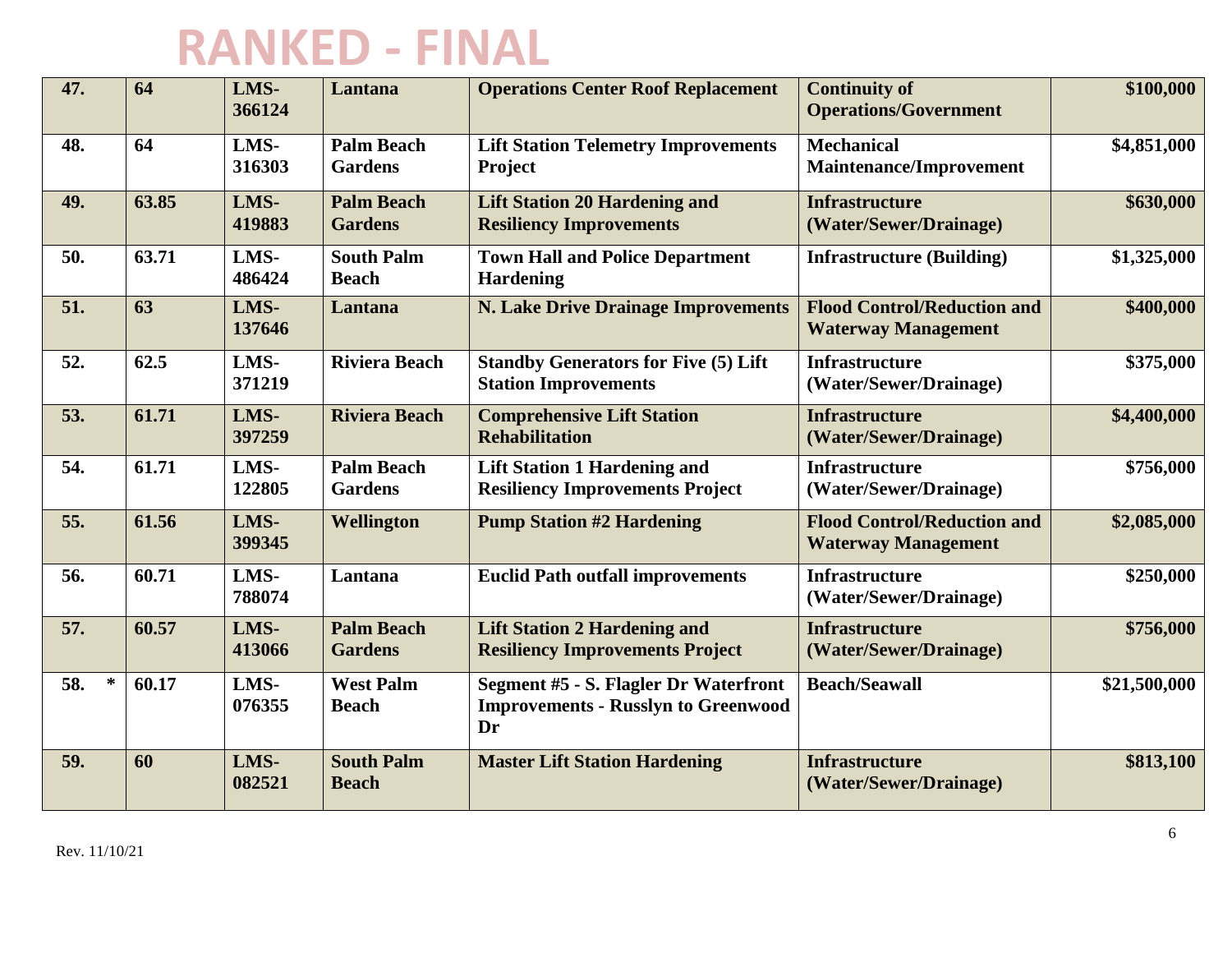| 60.           | 59.85 | LMS-<br>636161 | Wellington                                                   | <b>Public Works Facility Retrofit</b>                                                                       | <b>Infrastructure (Building)</b>                                 | \$955,000    |
|---------------|-------|----------------|--------------------------------------------------------------|-------------------------------------------------------------------------------------------------------------|------------------------------------------------------------------|--------------|
| 61.           | 59.57 | LMS-<br>345236 | <b>Indian Trail</b><br><b>Improvement</b><br><b>District</b> | <b>Culvert Improvements - Phase I</b>                                                                       | <b>Infrastructure</b><br>(Water/Sewer/Drainage)                  | \$2,106,500  |
| $\ast$<br>62. | 59.5  | LMS-<br>331532 | <b>West Palm</b><br><b>Beach</b>                             | <b>Segment #1 - S. Flagler Waterfront</b><br><b>Improvements - Monceaux/Avila to</b><br><b>Pershing Way</b> | <b>Beach/Seawall</b>                                             | \$7,125,000  |
| 63.           | 59.42 | LMS-<br>865563 | <b>Briny Breezes</b>                                         | <b>Sub-Pump Emergency Response</b>                                                                          | <b>Flood Control/Reduction and</b><br><b>Waterway Management</b> | \$50,000     |
| 64.<br>∗      | 59.17 | LMS-<br>445434 | <b>West Palm</b><br><b>Beach</b>                             | <b>Segment #6 - S. Flagler Waterfront</b><br><b>Improvements - Linda Lane to</b><br><b>Russlyn Dr</b>       | <b>Beach/Seawall</b>                                             | \$12,000,000 |
| 65.<br>$\ast$ | 58.5  | LMS-<br>925187 | <b>West Palm</b><br><b>Beach</b>                             | <b>Segment #4 - S. Flagler Waterfront</b><br><b>Improvements - Summa St to Linda</b><br>Lane                | <b>Beach/Seawall</b>                                             | \$25,000,000 |
| 66.           | 58.43 | LMS-<br>728688 | <b>West Palm</b><br><b>Beach</b>                             | <b>Lift Station Sea Level Rise/Tidal</b><br><b>Flooding Impact Study and</b><br><b>Improvements</b>         | <b>Infrastructure</b><br>(Water/Sewer/Drainage)                  | \$5,850,000  |
| 67.           | 57.14 | LMS-<br>900137 | <b>Palm Beach</b><br><b>Gardens</b>                          | <b>City Hall, Police, Fire Station Wind</b><br><b>Retrofit</b>                                              | <b>Shuttering and Wind</b><br><b>Proofing</b>                    | \$600,000    |
| 68.<br>∗      | 55.33 | LMS-<br>765557 | <b>North Palm</b><br><b>Beach</b>                            | <b>Unit 5 Stormwater</b>                                                                                    | <b>Infrastructure</b><br>(Water/Sewer/Drainage)                  | \$2,840,000  |
| 69.           | 54.85 | LMS-<br>174335 | <b>Delray Beach</b>                                          | <b>Fire Station 1 Hurricane Hardening</b>                                                                   | <b>Shuttering and Wind</b><br><b>Proofing</b>                    | \$1,070,000  |
| ∗<br>70.      | 52.14 | LMS-<br>551924 | <b>Palm Beach</b>                                            | <b>Coastal Flood Vulnerability</b><br><b>Assessment Update and Priority</b><br><b>Planning</b>              | <b>Planning</b>                                                  | \$210,000    |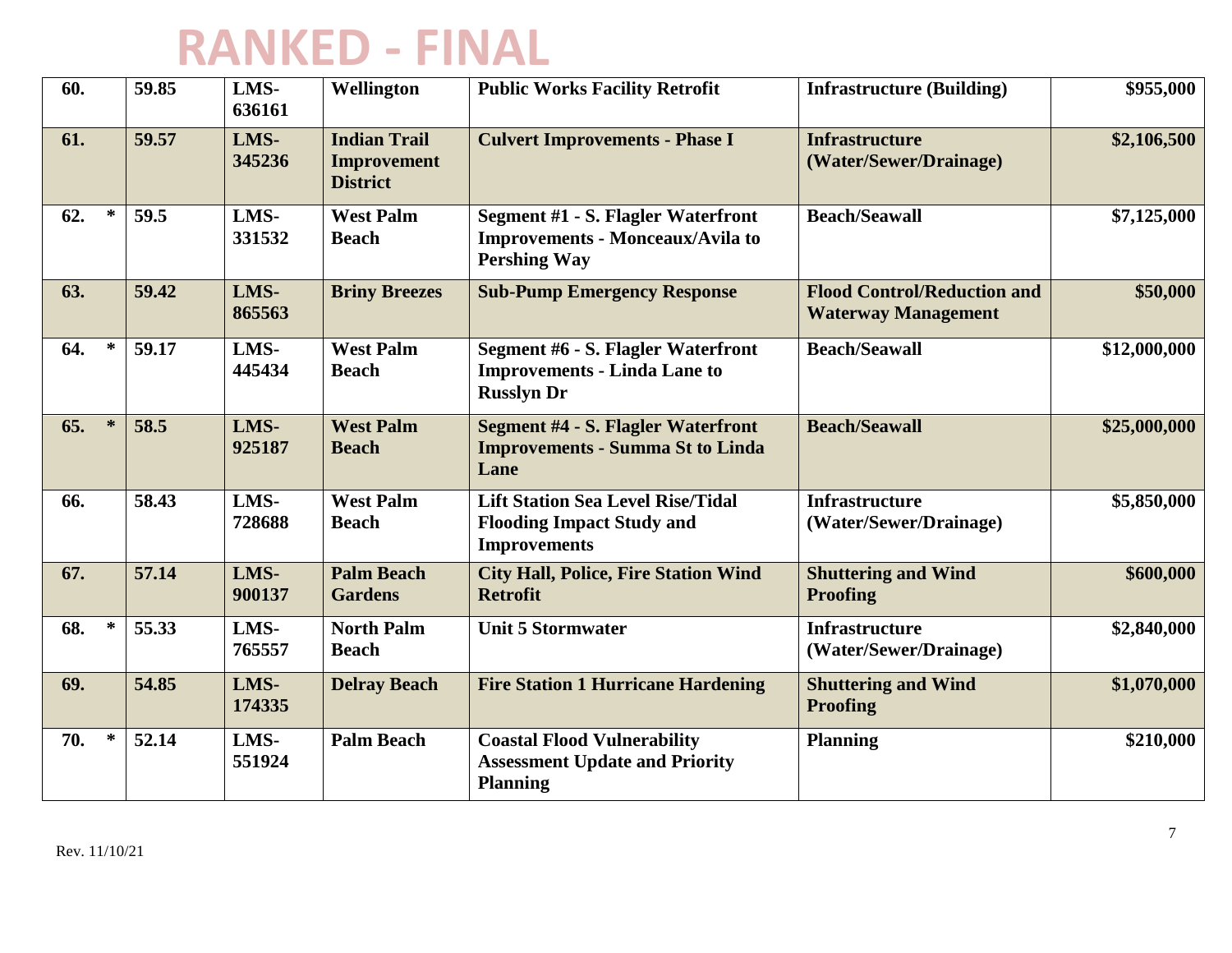| 71.           | 51.86 | LMS-<br>009925 | <b>Delray Beach</b>                                          | <b>Standby Generators for Critical</b><br><b>Facilities</b> | <b>Continuity of</b><br><b>Operations/Government</b>             | \$300,000      |
|---------------|-------|----------------|--------------------------------------------------------------|-------------------------------------------------------------|------------------------------------------------------------------|----------------|
| 72.           | 51.86 | LMS-<br>181375 | <b>Juno Beach</b>                                            | <b>Universe Blvd Improvements</b>                           | <b>Infrastructure</b><br>(Water/Sewer/Drainage)                  | \$2,600,000    |
| 73.           | 51.57 | LMS-<br>672129 | <b>Indian Trail</b><br><b>Improvement</b><br><b>District</b> | <b>Corbett Levee</b>                                        | <b>Flood Control/Reduction and</b><br><b>Waterway Management</b> | \$5,700,000    |
| $\ast$<br>74. | 51.33 | LMS-<br>397389 | <b>North Palm</b><br><b>Beach</b>                            | <b>Unit 20 Juno Isles</b>                                   | <b>Flood Control/Reduction and</b><br><b>Waterway Management</b> | \$1,620,000    |
| 75.           | 51    | LMS-<br>853573 | <b>Indian Trail</b><br><b>Improvement</b><br><b>District</b> | <b>I Canal Drainage Improvements</b>                        | <b>Flood Control/Reduction and</b><br><b>Waterway Management</b> | \$225,000      |
| 76.           | 50.57 | LMS-<br>000743 | <b>Royal Palm</b><br><b>Beach</b>                            | La Mancha Underdrain                                        | <b>Infrastructure</b><br>(Water/Sewer/Drainage                   | \$1,932,000.60 |
| 77.           | 48.86 | LMS-<br>067687 | <b>South Palm</b><br><b>Beach</b>                            | <b>Powerline Undergrounding Project</b>                     | <b>Mitigation</b>                                                | \$2,125,000    |
| 78.           | 47.57 | LMS-<br>787214 | <b>Delray Beach</b>                                          | <b>Marine Way Pump Station</b>                              | <b>Flood Control/Reduction and</b><br><b>Waterway Management</b> | \$4,000,000    |
| 79.           | 47    | LMS-<br>002675 | <b>Hypoluxo</b>                                              | <b>Town Hall Hardening</b>                                  | <b>Shuttering and Wind</b><br><b>Proofing</b>                    | \$450,000      |
| 80.           | 47    | LMS-<br>617223 | Wellington                                                   | <b>Lift Station Emergency Power-Phase</b><br>$\mathbf{I}$   | <b>Infrastructure</b><br>(Water/Sewer/Drainage)                  | \$790,000      |
| 81.           | 45.14 | LMS-<br>030177 | <b>Palm Springs</b>                                          | <b>Police Department Hardening</b>                          | <b>Infrastructure (Building)</b>                                 | \$1363044      |
| 82.           | 43    | LMS-<br>394308 | <b>Pahokee</b>                                               | <b>East Lake Village Project</b>                            | <b>Flood Control/Reduction and</b><br><b>Waterway Management</b> | \$300,375      |
| 83.           | 41.86 | LMS-<br>857722 | <b>Riviera Beach</b>                                         | <b>South Chemical Building Hardening</b>                    | <b>Infrastructure (Building)</b>                                 | \$75,000       |